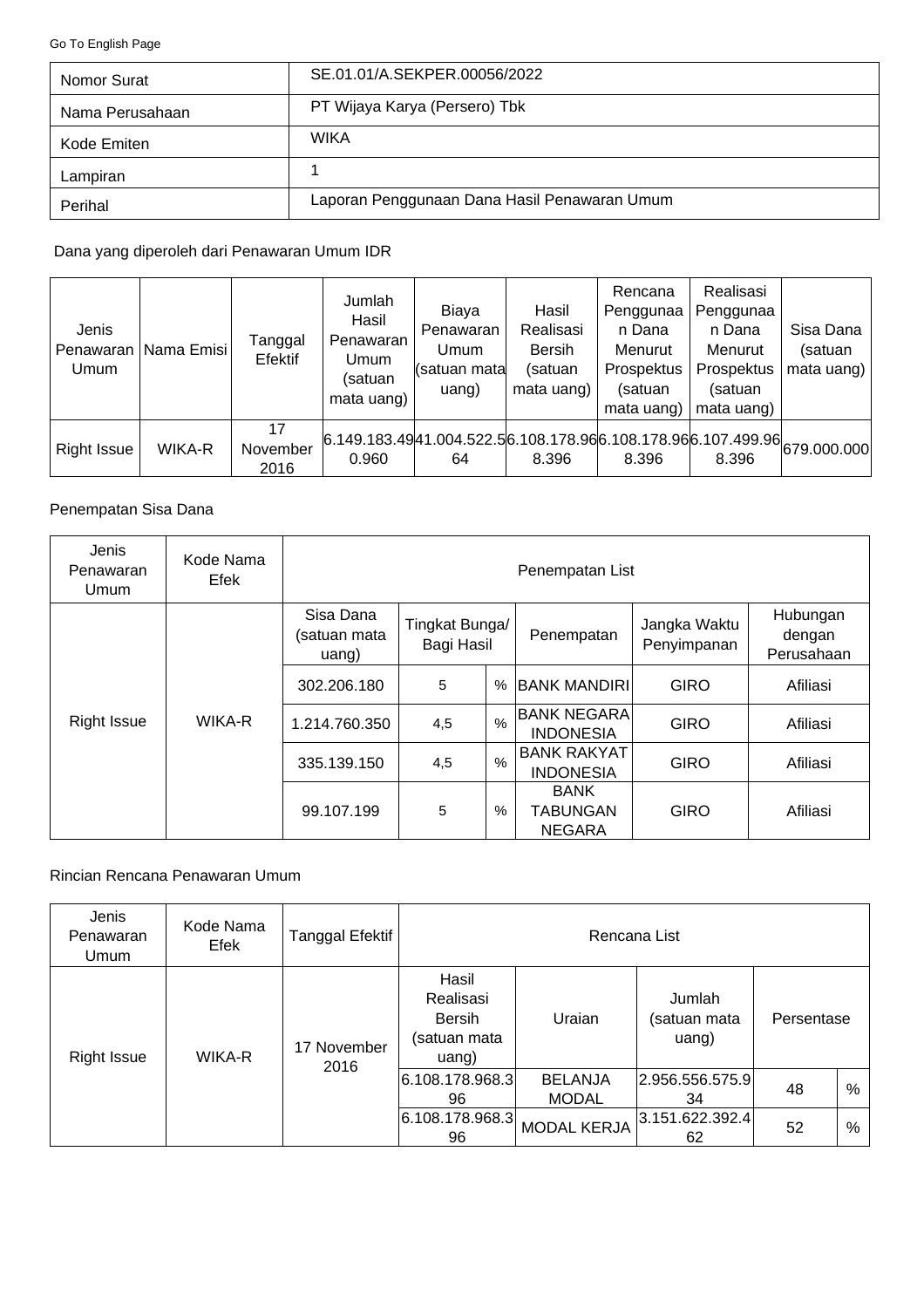| Jenis<br>Penawaran<br>Umum | Kode Nama<br>Efek | Tanggal Efektif | Realisasi List                                        |                                |                                 |            |   |  |
|----------------------------|-------------------|-----------------|-------------------------------------------------------|--------------------------------|---------------------------------|------------|---|--|
| <b>Right Issue</b>         | WIKA-R            | 17 November     | Hasil<br>Realisasi<br>Bersih<br>(satuan mata<br>uang) | Uraian                         | Jumlah<br>(satuan mata<br>uang) | Persentase |   |  |
|                            |                   | 2016            | 6.108.178.968.3 <br>96                                | <b>BELANJA</b><br><b>MODAL</b> | 2.955.877.575.9 <br>34          | 48         | % |  |
|                            |                   |                 | 6.108.178.968.3 <br>96                                | <b>MODAL KERJA</b>             | 3.151.622.392.4 <br>62          | 52         | % |  |

## Rincian Biaya Penawaran Umum

| Jenis<br>Penawaran<br>Umum | Kode Efek     | Tanggal<br>Efektif  | Jumlah<br>Hasil<br>Penawaran | Uraian                                                                                | Jumlah<br>(Satuan Mata<br>Uang) | Persenta<br>se |      |
|----------------------------|---------------|---------------------|------------------------------|---------------------------------------------------------------------------------------|---------------------------------|----------------|------|
| <b>IPO Saham</b>           | <b>WIKA-R</b> | 17 November<br>2016 | 462                          | 3.151.622.392. a. biaya jasa penjaminan<br>(underwriting fee);                        | 16.607.535.612                  | 40             | %    |
|                            |               |                     |                              | b. biaya jasa<br>penyelenggaraan<br>(management fee);                                 | 45.715.548                      | 1              | %    |
|                            |               |                     |                              | c. biaya jasa penjualan<br>(selling fee);                                             | 16.607.535.612                  | 40             | %    |
|                            |               |                     |                              | d. biaya jasa profesi<br>penunjang pasar modal;                                       | 586.400.000                     | 1              | %    |
|                            |               |                     |                              | e. biaya jasa lembaga<br>penunjang pasar modal;<br>dan                                | 150.000.000                     | $\mathbf 0$    | $\%$ |
|                            |               |                     |                              | biaya jasa konsultasi<br>keuangan (financial<br>advisory fee).                        | 590.000.000                     | 1              | %    |
|                            |               |                     |                              | g. Biaya lain-lain yang<br>dapat diatribusikan<br>langsung sebagai biaya<br>emisi***) | 6.161.335.792                   | 15             | %    |

Demikian untuk diketahui.

Hormat Kami,

**PT Wijaya Karya (Persero) Tbk**

Corporate Secretary Mahendra Vijaya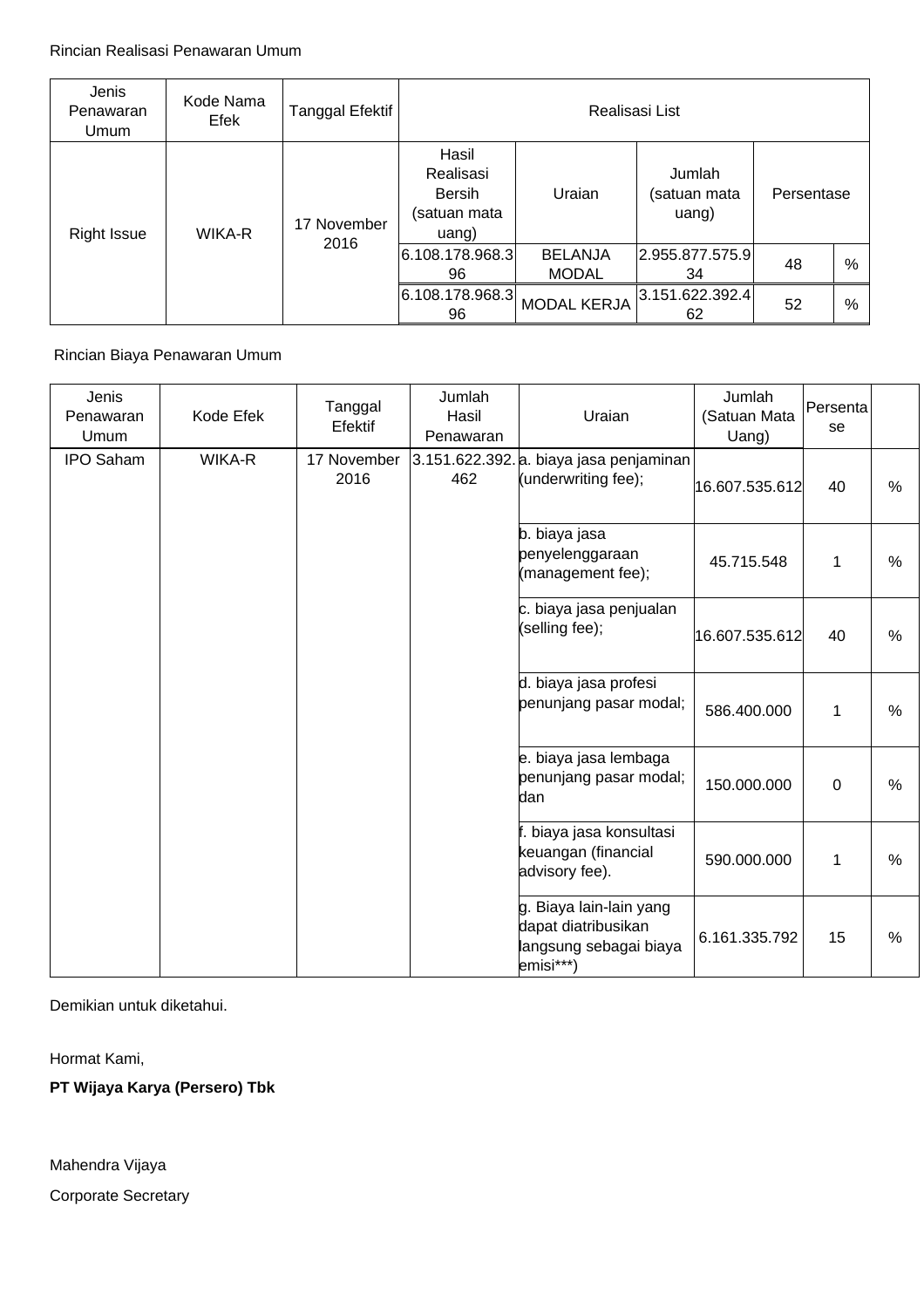#### PT Wijaya Karya (Persero) Tbk

#### Jl. D.I. Panjaitan Kav. 9-10 Jakarta 13340

Telepon : 80679200, Fax : 22893830, www.wika.co.id

| Tanggal dan Waktu | 14-01-2022 21:25                              |
|-------------------|-----------------------------------------------|
| Lampiran          | 1. Laporan PMHMETD I per 31 Desember 2021.pdf |

Dokumen ini merupakan dokumen resmi PT Wijaya Karya (Persero) Tbk yang tidak memerlukan tanda tangan karena dihasilkan secara elektronik oleh sistem pelaporan elektronik. PT Wijaya Karya (Persero) Tbk bertanggung jawab penuh atas informasi yang tertera didalam dokumen ini.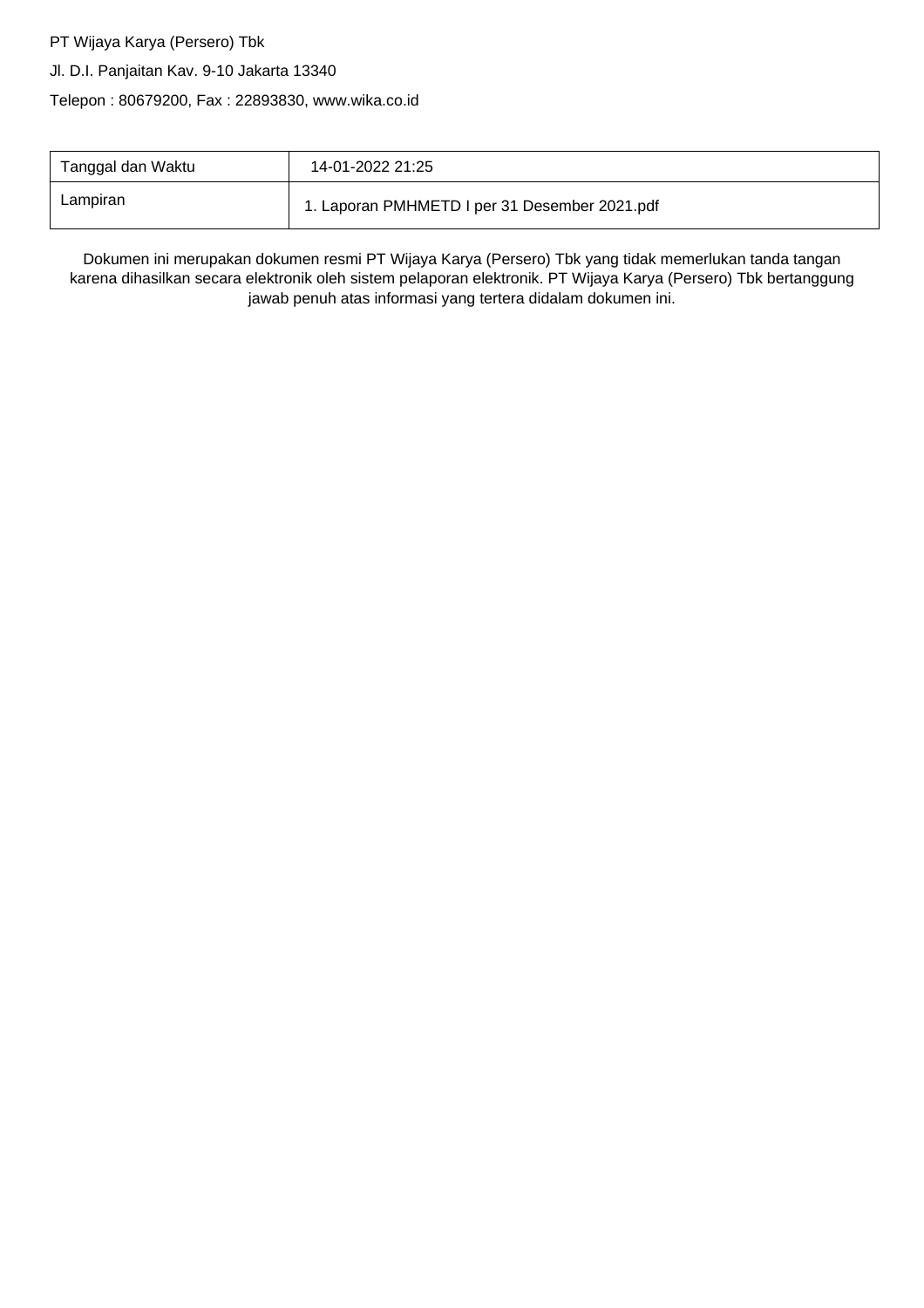<span id="page-3-0"></span>[Go To Indonesian Page](#page-0-0)

| Announcement Number | SE.01.01/A.SEKPER.00056/2022                   |
|---------------------|------------------------------------------------|
| <b>Issuer Name</b>  | PT Wijaya Karya (Persero) Tbk                  |
| <b>Issuer Code</b>  | <b>WIKA</b>                                    |
| Attachment          |                                                |
| Subject             | Report of Use of Fund from The Public Offering |

Fund received form the public offering IDR

| Type of<br>public<br>offering | Name of<br>Issuance | Listing Date | Amount of<br>Proceed<br>from the<br>Public<br>Offering (in<br>Currency) | Cost of<br>Public<br>Offering (in<br>Currency) | <b>Net</b><br>Realization<br>(in Currency) | Plan for use<br>the<br>Prospectus <sup>1</sup> | Realized<br>of proceed Use of Fund<br>according to according to<br>the<br>Prospectus<br>$\vert$ (in Currency) $\vert$ (in Currency) $\vert$ | Remaining<br>Fund (in<br>Currency) |
|-------------------------------|---------------------|--------------|-------------------------------------------------------------------------|------------------------------------------------|--------------------------------------------|------------------------------------------------|---------------------------------------------------------------------------------------------------------------------------------------------|------------------------------------|
| <b>Right Issue</b>            | WIKA-R              |              | 0,960                                                                   | 64                                             | 8,396                                      | 8,396                                          | $6,149,183,4941,004,522,56,108,178,966,108,178,966,107,499,966,679,000,000$<br>8,396                                                        |                                    |

## Allocation of Remaining Fund

| Type of public<br>offering | Name / Code of<br><b>Securities</b> | List of allocation                                        |     |            |                                                 |                                  |          |  |
|----------------------------|-------------------------------------|-----------------------------------------------------------|-----|------------|-------------------------------------------------|----------------------------------|----------|--|
|                            |                                     | Remaining Fund<br>Interest/Yield<br>(in Currency)<br>Rate |     | Allocation | Retention Period                                | Relationship with<br>the company |          |  |
|                            |                                     | 302,206,180                                               | 5   | $\%$       | <b>BANK MANDIRI</b>                             | <b>GIRO</b>                      | Afiliasi |  |
| <b>Right Issue</b>         | WIKA-R                              | 1,214,760,350                                             | 4.5 | $\%$       | BANK NEGARA <br><b>INDONESIA</b>                | <b>GIRO</b>                      | Afiliasi |  |
|                            |                                     | 335, 139, 150                                             | 4.5 | %          | <b>BANK RAKYAT</b><br><b>INDONESIA</b>          | <b>GIRO</b>                      | Afiliasi |  |
|                            |                                     | 99,107,199                                                | 5   | %          | <b>BANK</b><br><b>TABUNGAN</b><br><b>NEGARA</b> | <b>GIRO</b>                      | Afiliasi |  |

## Details of Public Offering Plan

| Type of public<br>offering | Name / Code of<br><b>Securities</b> | Listing date | List of plans                           |                            |                                |                        |    |   |
|----------------------------|-------------------------------------|--------------|-----------------------------------------|----------------------------|--------------------------------|------------------------|----|---|
| <b>Right Issue</b>         | WIKA-R                              |              | <b>Net Realization</b><br>(in Currency) | Description                | Amount (in<br>Currency)        | Percentage             |    |   |
|                            |                                     |              |                                         | 6, 108, 178, 968, 3 <br>96 | <b>BELANJA</b><br><b>MODAL</b> | 2,956,556,575,9 <br>34 | 48 | % |
|                            |                                     |              | 6, 108, 178, 968, 3 <br>96              | <b>MODAL KERJA</b>         | 3,151,622,392,4 <br>62         | 52                     | %  |   |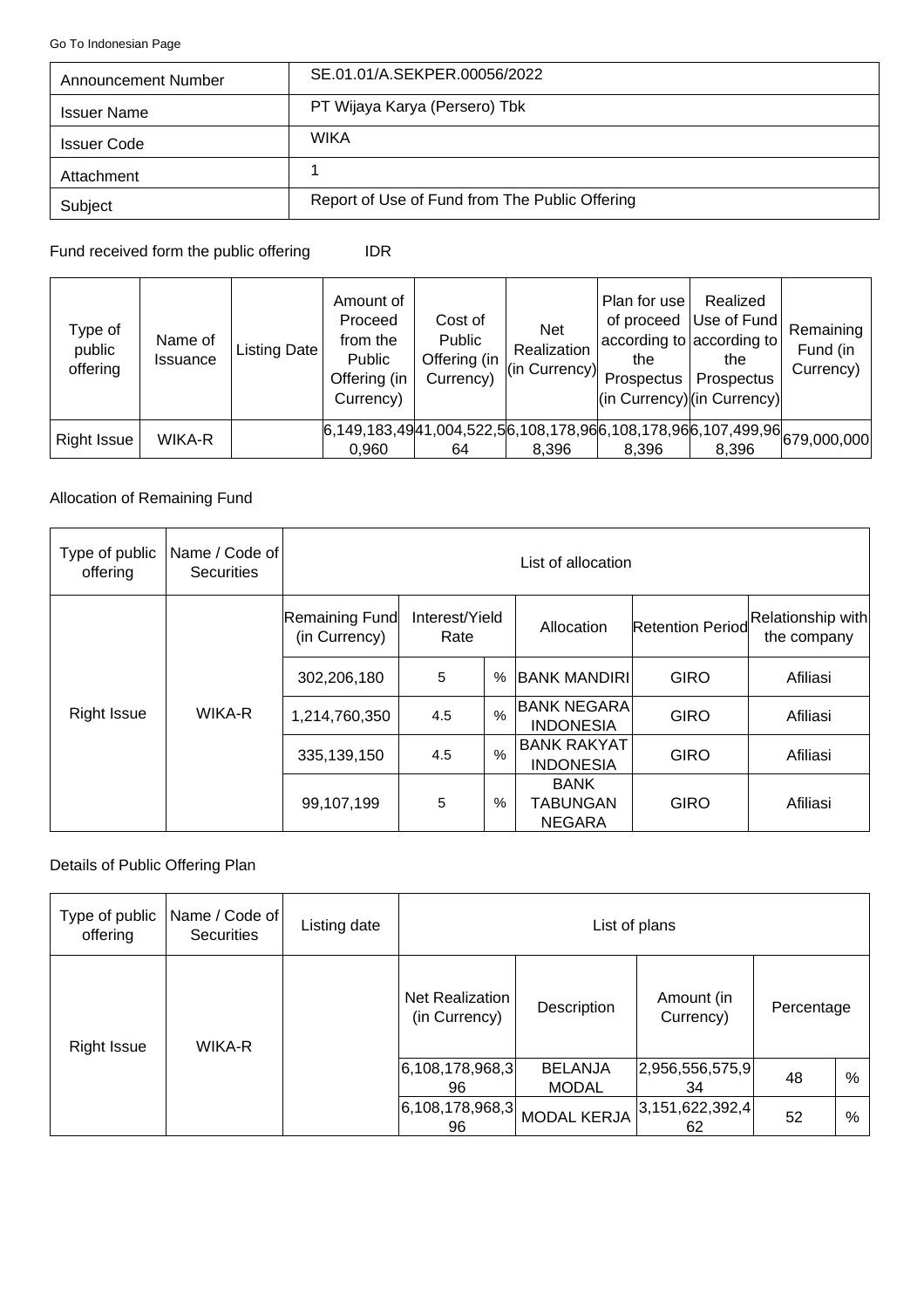| Type of Public<br>Offering | Name / Code of<br>Securities | <b>Listing Date</b> | <b>Realization Plan</b>                 |                            |                                |                         |    |   |
|----------------------------|------------------------------|---------------------|-----------------------------------------|----------------------------|--------------------------------|-------------------------|----|---|
| Right Issue                | WIKA-R                       |                     | <b>Net Realization</b><br>(in Currency) | Description                | Amount (in<br>Currency)        | Percentage              |    |   |
|                            |                              |                     |                                         | 6, 108, 178, 968, 3 <br>96 | <b>BELANJA</b><br><b>MODAL</b> | [2,955,877,575,9]<br>34 | 48 | % |
|                            |                              |                     | 6, 108, 178, 968, 3 <br>96              | <b>MODAL KERJA</b>         | 3,151,622,392,4 <br>62         | 52                      | %  |   |

# Details of Cost of Public Offering

| Type of Public<br>Offering | <b>Securities Code</b> | <b>Listing Date</b> | Amount of<br>Proceed for the<br>Public Offering | Description                                                                      | Amount (in<br>Currency) | Percenta<br>ge |               |
|----------------------------|------------------------|---------------------|-------------------------------------------------|----------------------------------------------------------------------------------|-------------------------|----------------|---------------|
| <b>IPO Saham</b>           | WIKA-R                 |                     | 462                                             | 3,151,622,392, a. Underwriting fee                                               | 16,607,535,61240        |                | %             |
|                            |                        |                     |                                                 | b. Management fee                                                                | 45,715,548              | l1             | $\%$          |
|                            |                        |                     |                                                 | c. Selling fee                                                                   | 16,607,535,61240        |                | %             |
|                            |                        |                     |                                                 | d. Capital Market<br>Supporting Profession<br>fee                                | 586,400,000             | 11             | %             |
|                            |                        |                     |                                                 | e. Capital Market<br>Supporting Institution fee                                  | 150,000,000             | $\bf{0}$       | %             |
|                            |                        |                     |                                                 | f. Financial advisory fee                                                        | 590,000,000             | 11             | $\frac{0}{0}$ |
|                            |                        |                     |                                                 | g. Other fees which can<br>be directly attributed as<br>securities issuance fees | 6,161,335,792 15        |                | %             |

Thus to be informed accordingly.

Respectfully,

**PT Wijaya Karya (Persero) Tbk**

Mahendra Vijaya

Corporate Secretary